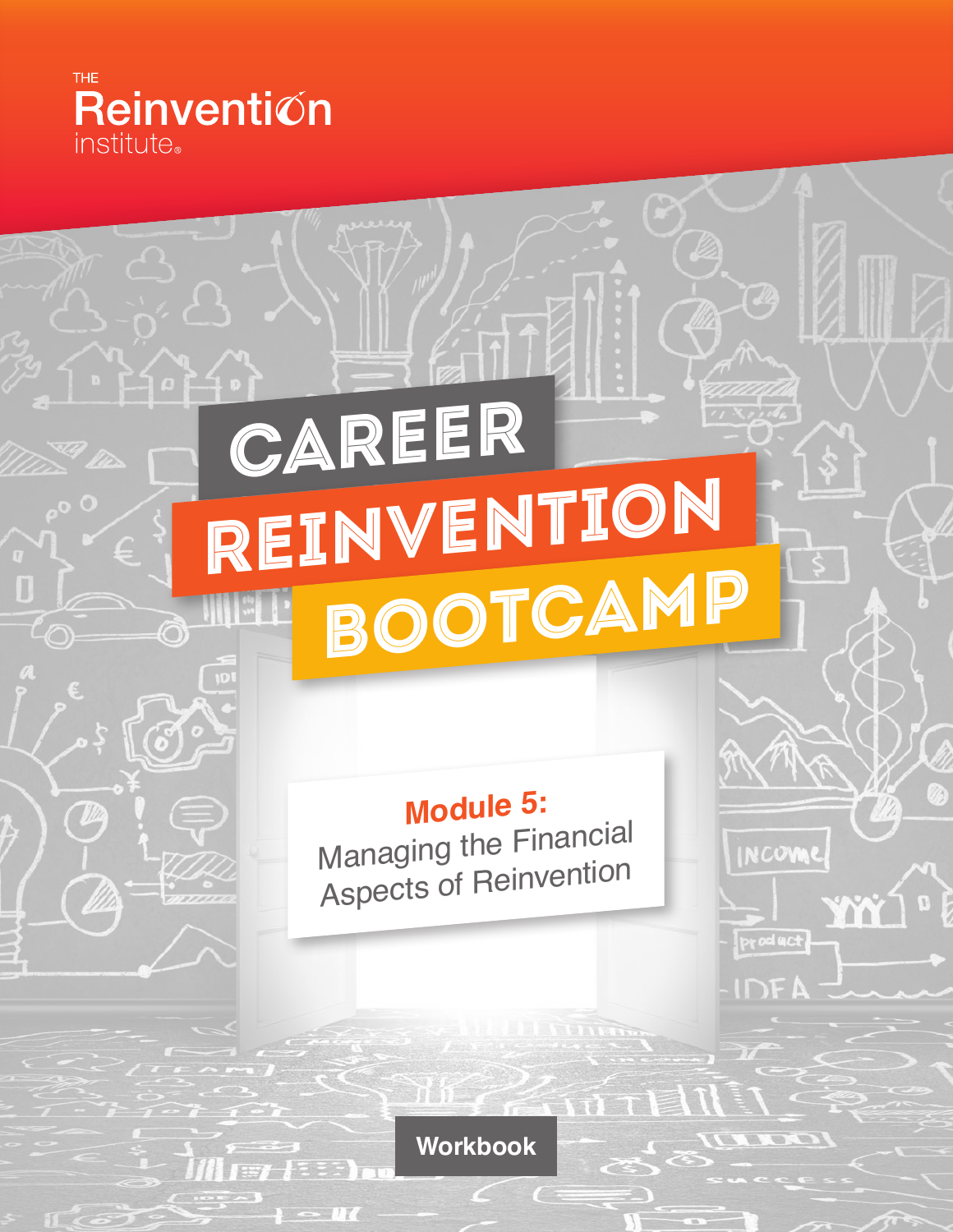# MODULE 5 WORKSHEETS MANAGING THE FINANCIAL ASPECTS OF REINVENTION

### EXERCISE 1: Know your 'money signifier'

So why do we think that money will make us happier? That's because when we reach a certain level of earnings, money moves from being a means of survival to a *signifier*. A signifier is an idea or a concept that stands for something else in your mind. For example, money may represent security to you. Or it may mean more freedom, or power, or time, or status, or something else entirely. The key is to understand what you're really seeking when you say you want to earn more money in your career. Take a moment to fill in the blank with your primary signifier:

Money represents \_\_\_\_\_\_\_\_\_\_\_\_\_\_\_\_\_\_\_\_\_\_\_\_\_\_\_ to me.

Whatever you chose as your money signifier, define specifically what it means to you (e.g. 'security = steady paycheck' or 'security =  $X$  dollars in the bank')

 $\mathcal{L}_\text{max} = \mathcal{L}_\text{max} = \mathcal{L}_\text{max}$ 

What are the secondary signifiers you want from your reinvention? (e.g. flexibility) List here them here:

\_\_\_\_\_\_\_\_\_\_\_\_\_\_\_\_\_\_\_\_\_\_\_\_\_\_\_\_\_\_\_\_\_\_\_\_\_\_\_\_\_\_\_\_\_\_\_\_\_\_\_\_\_\_\_\_\_\_\_\_\_\_\_\_\_\_\_\_\_\_\_\_

\_\_\_\_\_\_\_\_\_\_\_\_\_\_\_\_\_\_\_\_\_\_\_\_\_\_\_\_\_\_\_\_\_\_\_\_\_\_\_\_\_\_\_\_\_\_\_\_\_\_\_\_\_\_\_\_\_\_\_\_\_\_\_\_\_\_\_\_\_\_\_\_

\_\_\_\_\_\_\_\_\_\_\_\_\_\_\_\_\_\_\_\_\_\_\_\_\_\_\_\_\_\_\_\_\_\_\_\_\_\_\_\_\_\_\_\_\_\_\_\_\_\_\_\_\_\_\_\_\_\_\_\_\_\_\_\_\_\_\_\_\_\_\_\_

\_\_\_\_\_\_\_\_\_\_\_\_\_\_\_\_\_\_\_\_\_\_\_\_\_\_\_\_\_\_\_\_\_\_\_\_\_\_\_\_\_\_\_\_\_\_\_\_\_\_\_\_\_\_\_\_\_\_\_\_\_\_\_\_\_\_\_\_\_\_\_\_

\_\_\_\_\_\_\_\_\_\_\_\_\_\_\_\_\_\_\_\_\_\_\_\_\_\_\_\_\_\_\_\_\_\_\_\_\_\_\_\_\_\_\_\_\_\_\_\_\_\_\_\_\_\_\_\_\_\_\_\_\_\_\_\_\_\_\_\_\_\_\_\_

The Reinvention Institute ~ www.reinvention-institute.com ~ Toll-free (800) 928-1874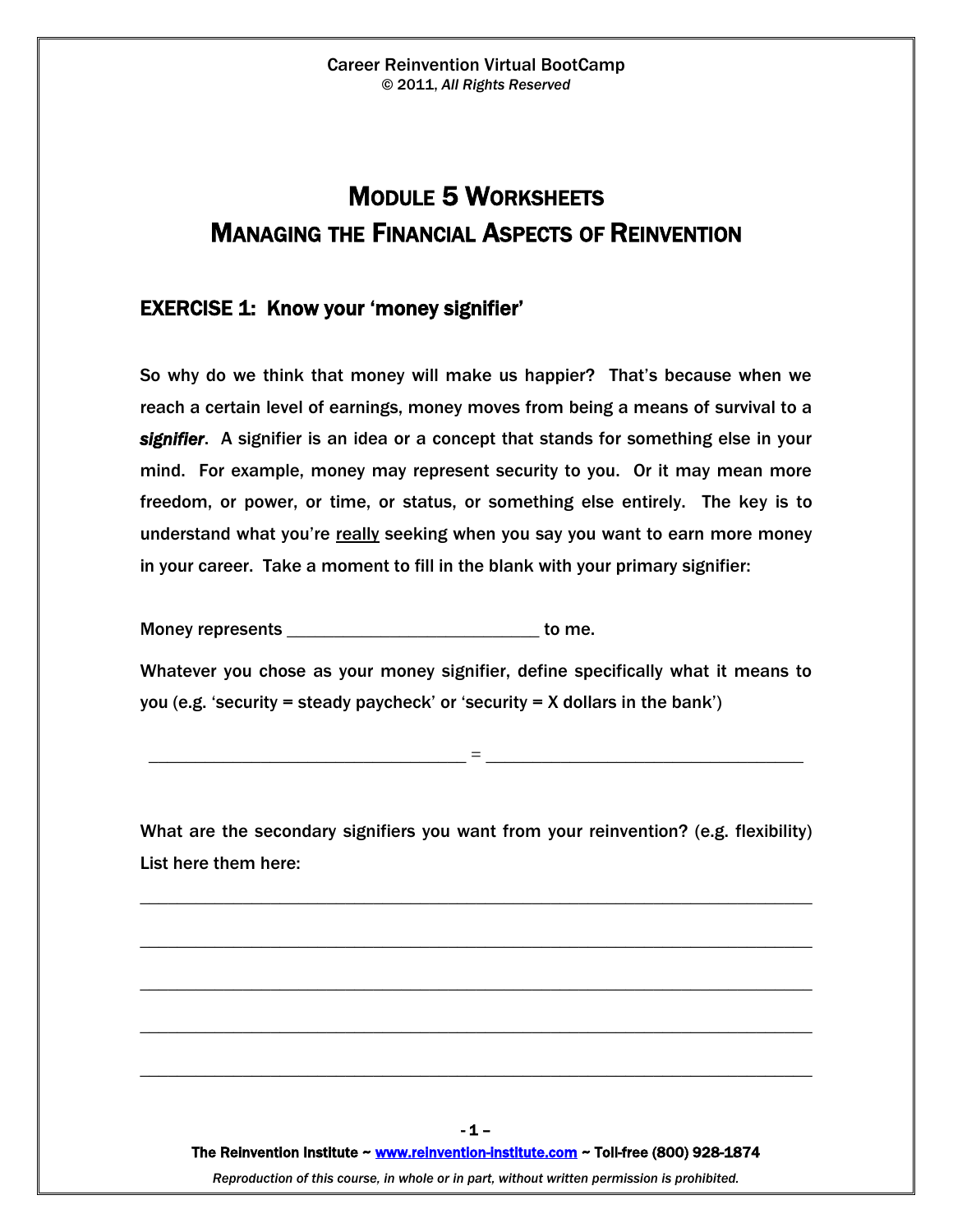#### Career Reinvention Virtual BootCamp © 2011, *All Rights Reserved*

\_\_\_\_\_\_\_\_\_\_\_\_\_\_\_\_\_\_\_\_\_\_\_\_\_\_\_\_\_\_\_\_\_\_\_\_\_\_\_\_\_\_\_\_\_\_\_\_\_\_\_\_\_\_\_\_\_\_\_\_\_\_\_\_\_\_\_\_\_\_\_\_

The Reinvention Institute ~ www.reinvention-institute.com ~ Toll-free (800) 928-1874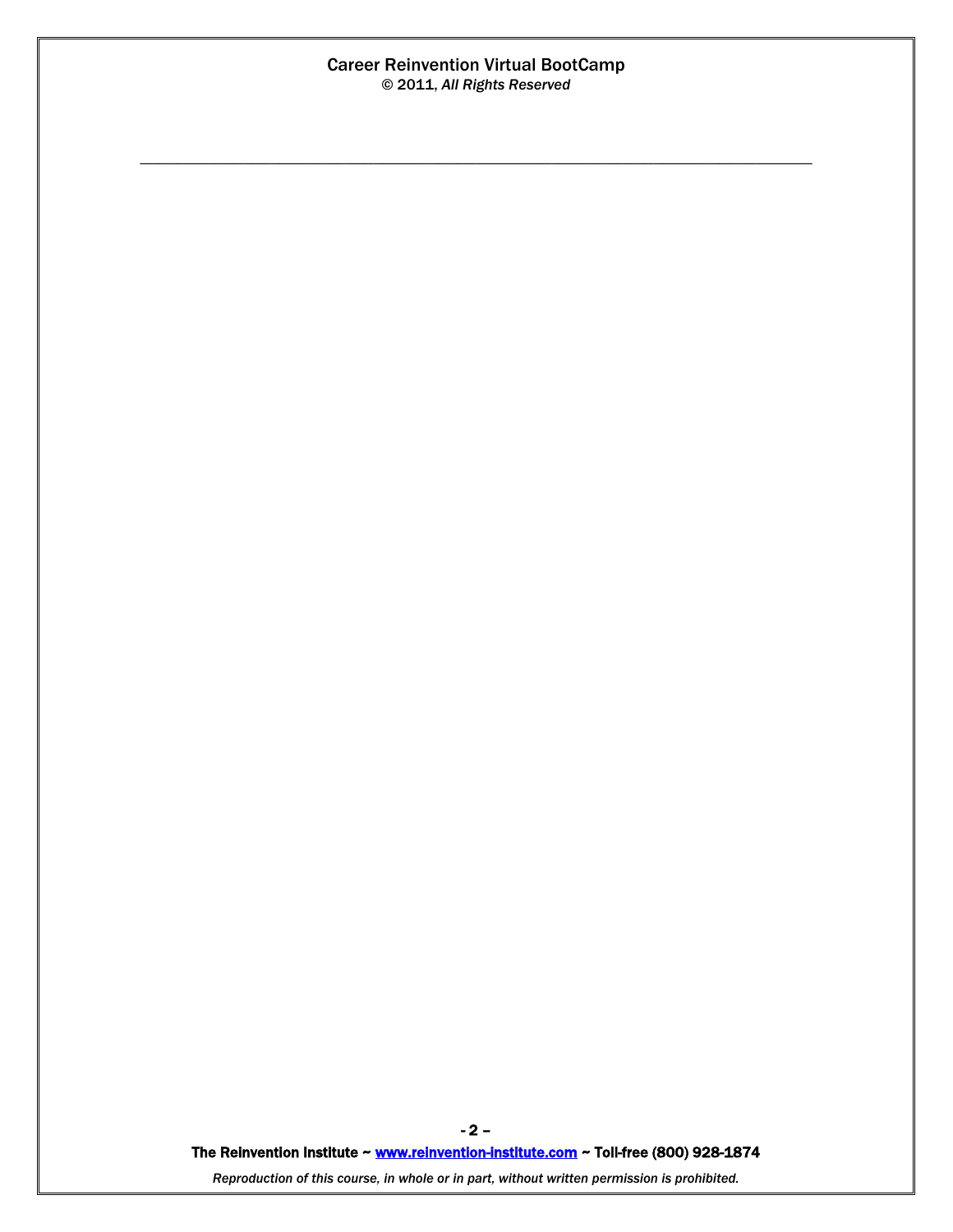#### Career Reinvention Virtual BootCamp © 2011, *All Rights Reserved*

## EXERCISE 2: Outline Your Cost of Reinvention

Your current cost of living: \_\_\_\_\_\_\_\_\_\_\_\_\_\_\_\_\_\_\_\_\_\_\_\_\_\_\_\_\_\_\_\_\_\_\_\_\_\_

What things will you need to invest in to pursue your reinvention? (e.g. classes, membership in an industry association, subscription to trade newsletter, etc.) List them here:

| 1. $\overline{\phantom{a}}$                                                                                                                                                                                                                                                                                            |  |
|------------------------------------------------------------------------------------------------------------------------------------------------------------------------------------------------------------------------------------------------------------------------------------------------------------------------|--|
| 2. $\frac{1}{2}$ $\frac{1}{2}$ $\frac{1}{2}$ $\frac{1}{2}$ $\frac{1}{2}$ $\frac{1}{2}$ $\frac{1}{2}$ $\frac{1}{2}$ $\frac{1}{2}$ $\frac{1}{2}$ $\frac{1}{2}$ $\frac{1}{2}$ $\frac{1}{2}$ $\frac{1}{2}$ $\frac{1}{2}$ $\frac{1}{2}$ $\frac{1}{2}$ $\frac{1}{2}$ $\frac{1}{2}$ $\frac{1}{2}$ $\frac{1}{2}$ $\frac{1}{2}$ |  |
|                                                                                                                                                                                                                                                                                                                        |  |
| 4. $\qquad \qquad$                                                                                                                                                                                                                                                                                                     |  |
| 5.                                                                                                                                                                                                                                                                                                                     |  |

Make a budget for incidental costs (e.g. travel, business cards, entertainment):

| Incidental                                                                                                                                                                                                                                                                                                                                                                                                                                                                                                                                                                                                   |       | <b>Budget</b> |
|--------------------------------------------------------------------------------------------------------------------------------------------------------------------------------------------------------------------------------------------------------------------------------------------------------------------------------------------------------------------------------------------------------------------------------------------------------------------------------------------------------------------------------------------------------------------------------------------------------------|-------|---------------|
| 1.<br><u> 1989 - Johann Barn, mars ann an t-Amhainn an t-Amhainn an t-Amhainn an t-Amhainn an t-Amhainn an t-Amhainn an </u>                                                                                                                                                                                                                                                                                                                                                                                                                                                                                 |       |               |
|                                                                                                                                                                                                                                                                                                                                                                                                                                                                                                                                                                                                              |       |               |
| $\begin{array}{c}\n3. \begin{array}{c}\n\end{array}\n\end{array}$                                                                                                                                                                                                                                                                                                                                                                                                                                                                                                                                            |       |               |
| 4.<br><u> 1980 - Johann Barn, mars and de British and de British and de British and de British and de British and de Br</u>                                                                                                                                                                                                                                                                                                                                                                                                                                                                                  |       |               |
| $\begin{tabular}{c} 5. & \underline{\hspace{1cm}} & \underline{\hspace{1cm}} & \underline{\hspace{1cm}} & \underline{\hspace{1cm}} & \underline{\hspace{1cm}} & \underline{\hspace{1cm}} & \underline{\hspace{1cm}} & \underline{\hspace{1cm}} & \underline{\hspace{1cm}} & \underline{\hspace{1cm}} & \underline{\hspace{1cm}} & \underline{\hspace{1cm}} & \underline{\hspace{1cm}} & \underline{\hspace{1cm}} & \underline{\hspace{1cm}} & \underline{\hspace{1cm}} & \underline{\hspace{1cm}} & \underline{\hspace{1cm}} & \underline{\hspace{1cm}} & \underline{\hspace{1cm}} & \underline{\hspace{1cm$ |       |               |
| Tally everything above to come up with your "Cost of Reinvention":                                                                                                                                                                                                                                                                                                                                                                                                                                                                                                                                           |       |               |
|                                                                                                                                                                                                                                                                                                                                                                                                                                                                                                                                                                                                              |       |               |
|                                                                                                                                                                                                                                                                                                                                                                                                                                                                                                                                                                                                              | $-3-$ |               |
| The Reinvention Institute ~ www.reinvention-institute.com ~ Toll-free (800) 928-1874                                                                                                                                                                                                                                                                                                                                                                                                                                                                                                                         |       |               |